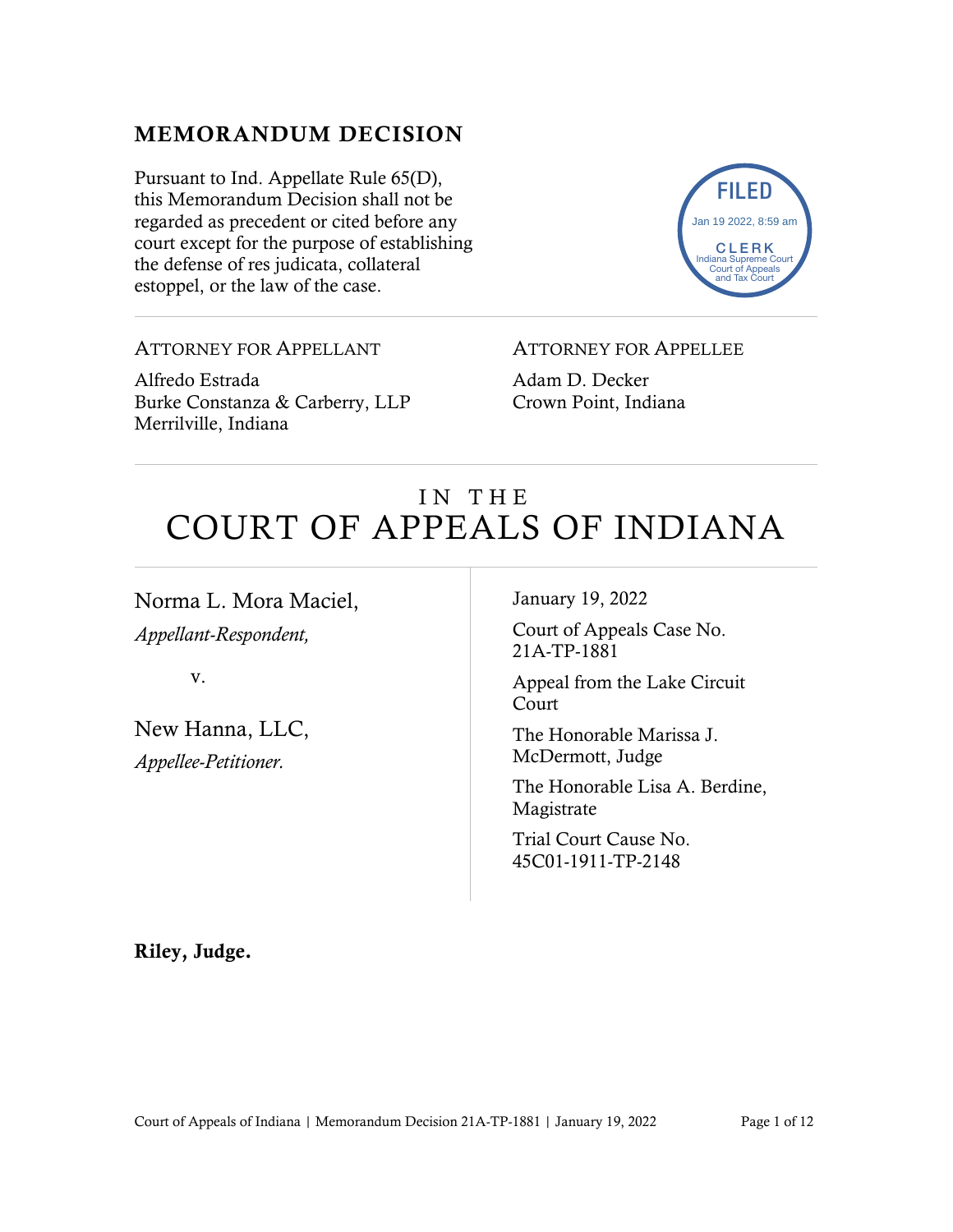### STATEMENT OF THE CASE

- [1] Appellant-Respondent, Norma Lisset Mora Maciel (Maciel), appeals the trial court's Order denying her Emergency Motion to Set Aside Order Granting Petition for Issuance of Tax Deed in favor of Appellee-Petitioner, New Hanna, LLC (New Hanna).
- [2] We affirm.

#### ISSUE

[3] Maciel raises one issue on appeal, which we restate as: Whether the tax sale notices sent to the property owner pursuant to Indiana Code sections 6-1.1-25- 4.5 & -4.6 substantially complied with Indiana law and the property owner was thus provided with adequate notice of the tax sale of the real estate, as would satisfy the Due Process Clause.

## FACTS AND PROCEDURAL HISTORY

Court of Appeals of Indiana | Memorandum Decision 21A-TP-1881 | January 19, 2022 Page 2 of 12 [4] In 2015, Maciel acquired fee simple title to the real estate, located at 4912 Homerlee Avenue, in East Chicago, Indiana (Property). Since its acquisition, Maciel has leased the apartment units in the Property to tenants and collected rent payments. In 2016, the Lake County Treasurer received the property taxes for the Property; however, no subsequent tax payments were received. As a result, on July 3, 2018, the Lake County Treasurer issued a notice of tax sale to Maciel (Pre-Sale Notice), sent by U.S. certified mail, to her address of record and residence at 4827 Wegg Avenue, in East Chicago, Indiana. The Pre-Sale Notice was received and signed for on July 5, 2018, at the residence by "Julisa,"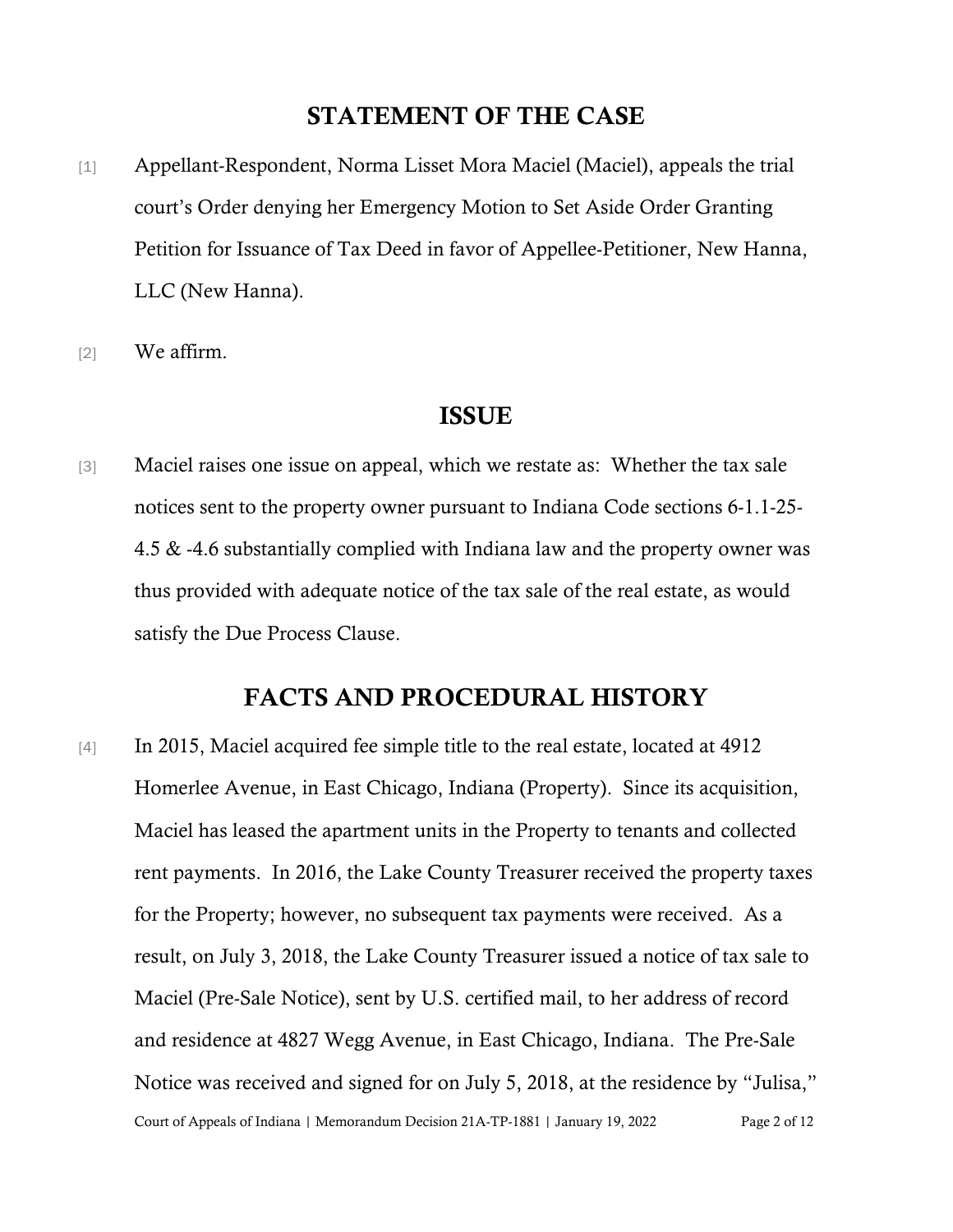Maciel's daughter (Appellant's App. Vol. II, p. 76). On September 7, 2018, the tax sale was conducted, at which New Hanna purchased the Property.

- [5] On January 15, 2019, following the tax sale, New Hanna mailed a Notice of Real Property Sold at Tax Sale (the 4.5 Notice) by certified mail and First Class mail to the Property owner, identified as "Norma Lisset Mora Michael" pursuant to Ind. Code  $\S 6$ -1.1-25-4.5. (Appellant's App. Vol. II, p. 8). The 4.5 Notice was delivered at Maciel's residence on January 22, 2019. The certified mail envelope was signed for by someone at the residence by the name of "Norma." (Appellant's App. Vol. II, p. 9). The redemption period to redeem the Property expired on September 7, 2019, without the delinquent taxes having been paid.
- [6] On October 12, 2019, New Hanna sent a Notice of Petition for Tax Deed (4.6) Notice) by certified mail and First Class mail to the Property owner, again identified as "Norma Lisset Mora Michael" pursuant to I.C. § 6-1.1-25-4.6. (Appellant's App. Vol. II, p. 19). On October 15, 2019, the certified mail envelope was delivered at Maciel's residence where it was left in the mailbox. On November 6, 2019, New Hanna filed a verified petition for issuance of tax deed with the trial court. Following a hearing, on March 1, 2020, the trial court entered its Order for issuance of Tax Deed and on July 24, 2020, the Lake County Auditor issued a tax deed for the Property to New Hanna. On December 29, 2020, Maciel filed an Emergency Motion to Set Aside Order Granting Petition for Issuance of Tax Deed because she contended that she had never received the statutory notices as the owner of record. On August 2, 2021,

Court of Appeals of Indiana | Memorandum Decision 21A-TP-1881 | January 19, 2022 Page 3 of 12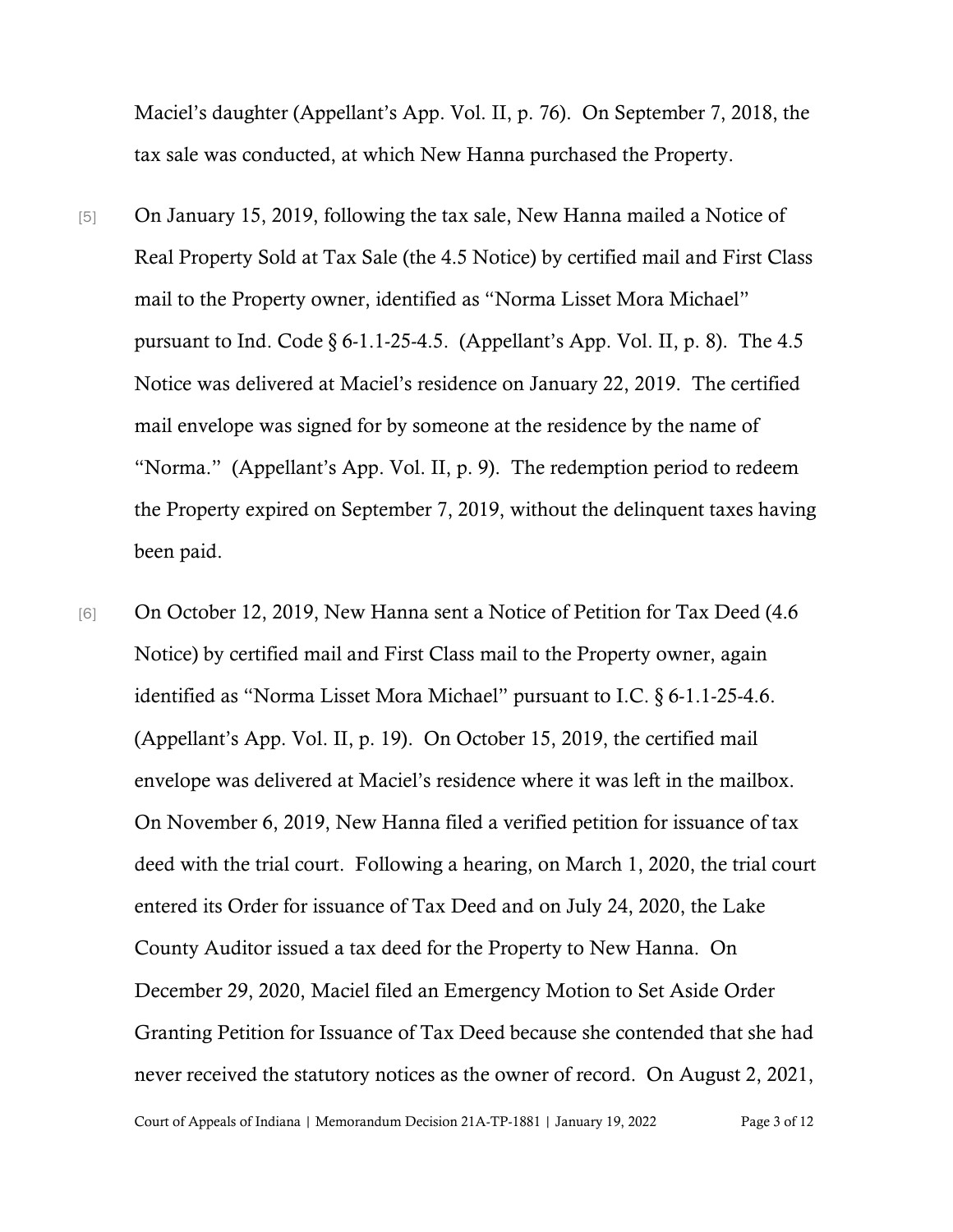following a bench trial, the trial court entered its Order, denying Maciel's Petition and finding that:

(1) [Maciel] presented as a non-credible witness.

(2) [New Hanna] provided notice, reasonably calculated under all the circumstances, to apprise [Maciel] of the pendency of the action and to her afford her an opportunity to present an objection.

(3) ln consideration of the practicalities and peculiarities of this case, the [c]ourt finds the notice conditions were reasonably met and the constitutional requirements for notice have been satisfied.

(Appellant's App. Vol. II, p. 46).

[7] Maciel now appeals. Additional facts will be provided if necessary.

## DISCUSSION AND DECISION

[8] Maciel contends that New Hanna failed to comply with the requirements of I.C. §§ 6–1.1–25–4.5; –4.6 because it did not serve the tax sale notices to the property owner of record. More specifically, Maciel claims that even though three of her four names and the mailing address were correct, the failure to correctly spell her fourth name in the 4.5 Notice and 4.6 Notice rendered all efforts to provide notice defective. As such, the failure to receive proper notice amounted to excusable neglect and mistake pursuant to Indiana Trial Rule 60(B)(1) and she urges this court to set aside the trial court's Order.

#### I. *Standard of Review*

Court of Appeals of Indiana | Memorandum Decision 21A-TP-1881 | January 19, 2022 Page 4 of 12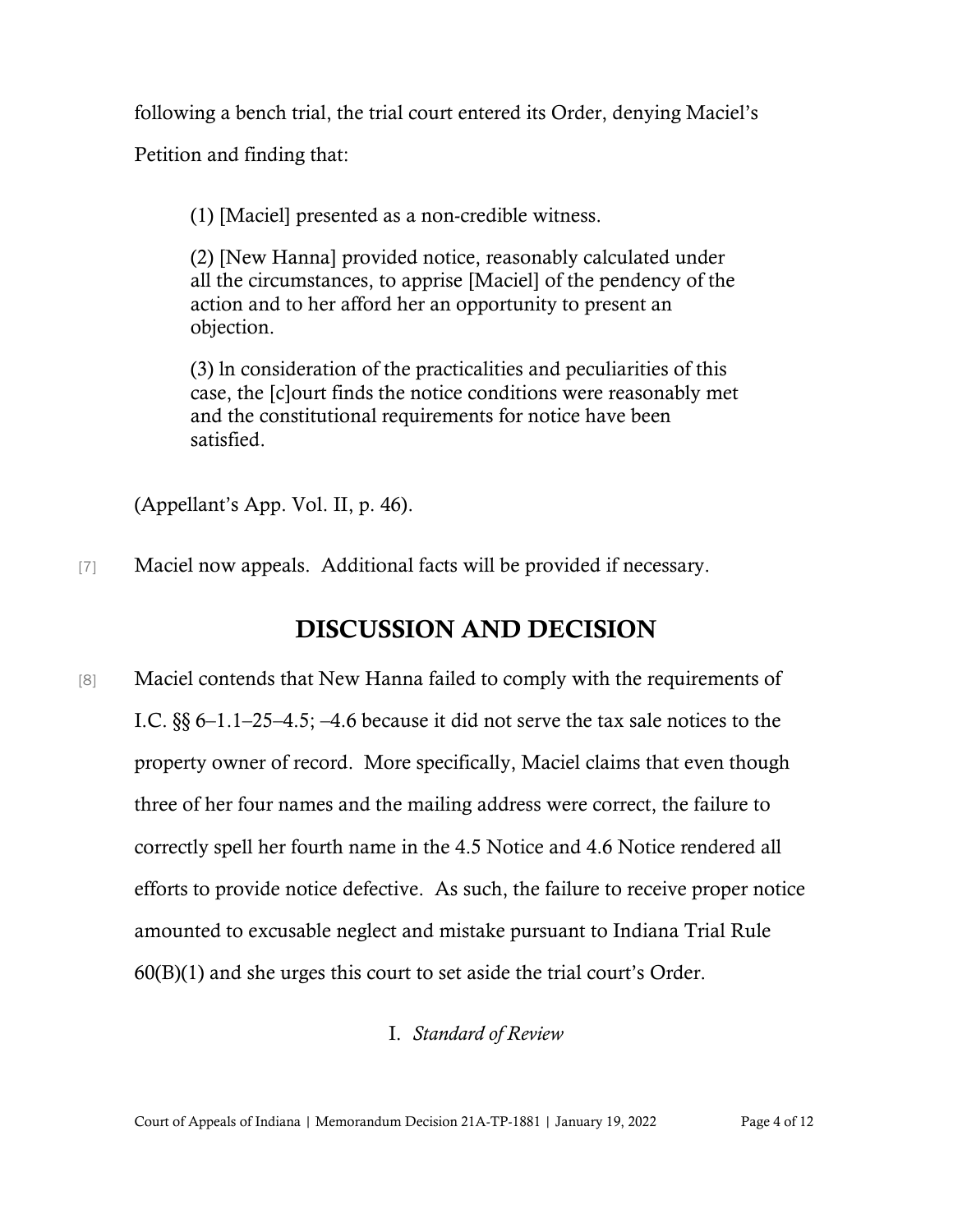- [9] Pursuant to Indiana statute, "[a] tax deed issued under this section is incontestable except by appeal from the order of the court directing the county auditor to issue the tax deed filed no later than sixty days after the date of the court's order." I.C. § 6-1.1-25-4.6(l). The issuance of a tax deed can be appealed under this statute by either an independent action or a Trial Rule 60(B) motion in the same trial court that issued the original tax deed. *BP Amoco Corp. v. Szymanski,* 808 N.E.2d 683, 690 (Ind. Ct. App. 2004), *trans. denied*. "[B]oth remedies are subject to the same sixty-day time frame as stipulated in the [statute]." *Id*. An exception to the sixty-day deadline to appeal the trial court's order exists where a motion for relief from judgment alleges a tax deed is void due to constitutionally inadequate notice, in which case an appeal must be brought within a reasonable time rather than within sixty days. *S&C Fin. Gr. LLC v. Insider's Cash LLC*, 173 N.E.3d 295, 299 (Ind. Ct. App. 2021).
- [10] Although T.R. 60(B) was not specifically referenced in Maciel's Emergency Petition, she sought to set aside the trial court's March 1, 2020 Order granting New Hanna's petition for issuance of a tax deed based on the ground that she received inadequate notice which violated her constitutional due process rights. On appeal, she now specifies that the emergency motion was brought pursuant to the excusable neglect and mistake prong of T.R. 60(B). A T.R. 60(B) challenge seeks equitable relief from a final judgment. *See* T.R. 60(B). "A motion made under subdivision (B) of Trial Rule 60 is addressed to the equitable discretion of the trial court; the grant or denial of the Trial Rule 60(B) motion will be disturbed only when that discretion has been abused. An abuse

Court of Appeals of Indiana | Memorandum Decision 21A-TP-1881 | January 19, 2022 Page 5 of 12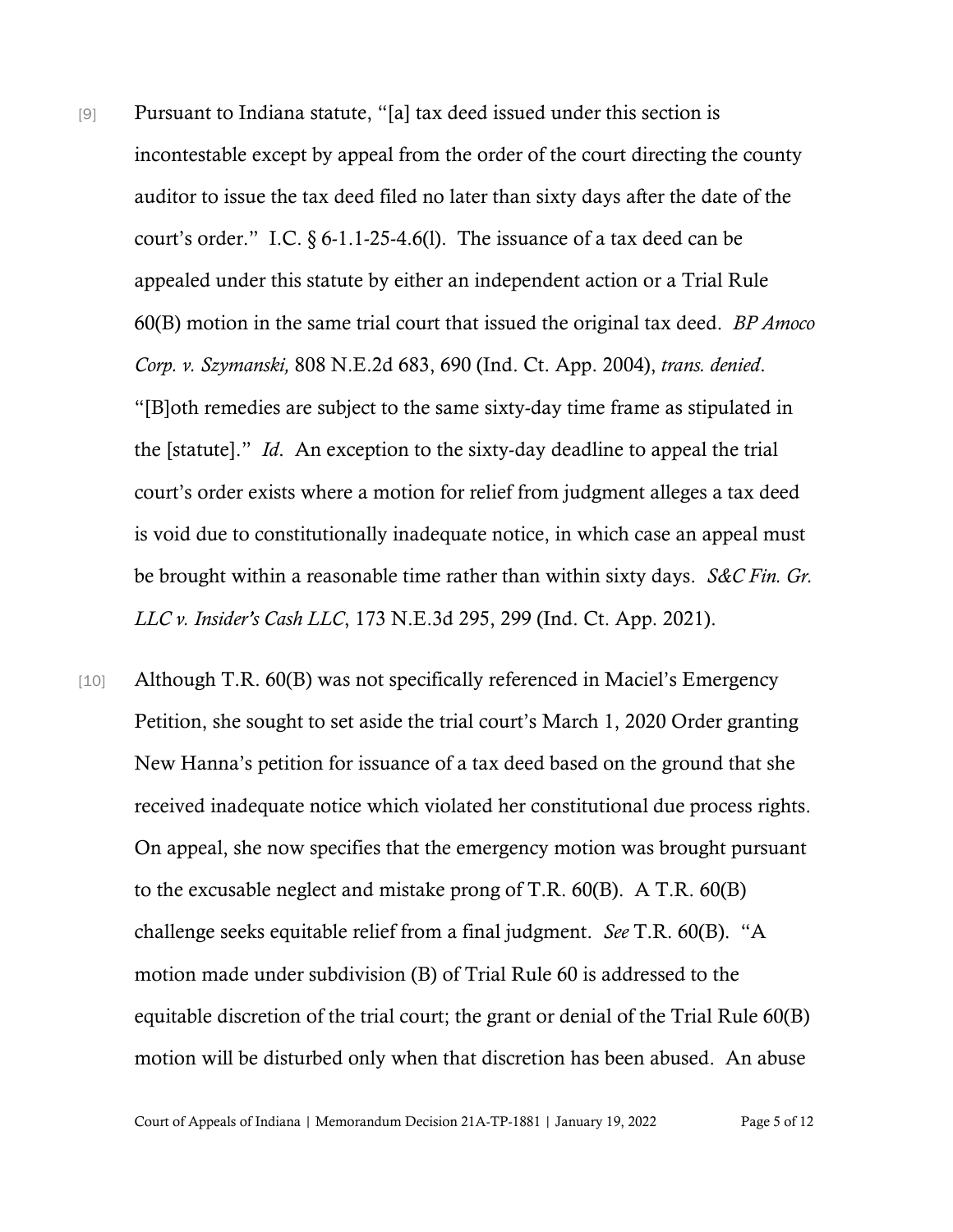of discretion will be found only when the trial court's action is clearly erroneous, that is, against the logic and effect of the facts before it and the inferences which may be drawn therefrom.". *S&C Fin. Gr. LLC*, 173 N.E.3d at 299-300. If the record reveals a rational basis for the trial court's determination, there is no abuse of discretion. *Meisberger v. Bishop*, 15 N.E.3d 653, 656 (Ind. Ct. App. 2014).

 $[11]$  With respect to T.R. 60(B)(1), there is no general rule as to what constitutes excusable neglect or mistake. Each case must be determined on its particular facts. *Kmart Corp. v. Englebright*, 719 N.E.2d 1249, 1253 (Ind. Ct. App. 1999), *trans. denied*. The following facts have been held to constitute excusable neglect, mistake, or surprise:

> (a) absence of a party's attorney through no fault of party; (b) an agreement made with opposite party, or his attorney; (c) conduct of other persons causing party to be misled or deceived; (d) unavoidable delay in traveling; (e) faulty process, whereby party fails to receive actual notice; (f) fraud, whereby party is prevented from appearing and making a defense; (g) ignorance of the defendant; (h) insanity or infancy; (i) married women deceived or misled by conduct of husbands; (j) sickness of a party, or illness of member of a family.

*Id*. at 1254.

II. *Adequacy of Tax Sale Notices 4.5 and 4.6*

# [12] A property may be subject to sale in the settlement of delinquent taxes if the property's owner fails to pay the applicable property taxes. *2011 Marion Cnty.*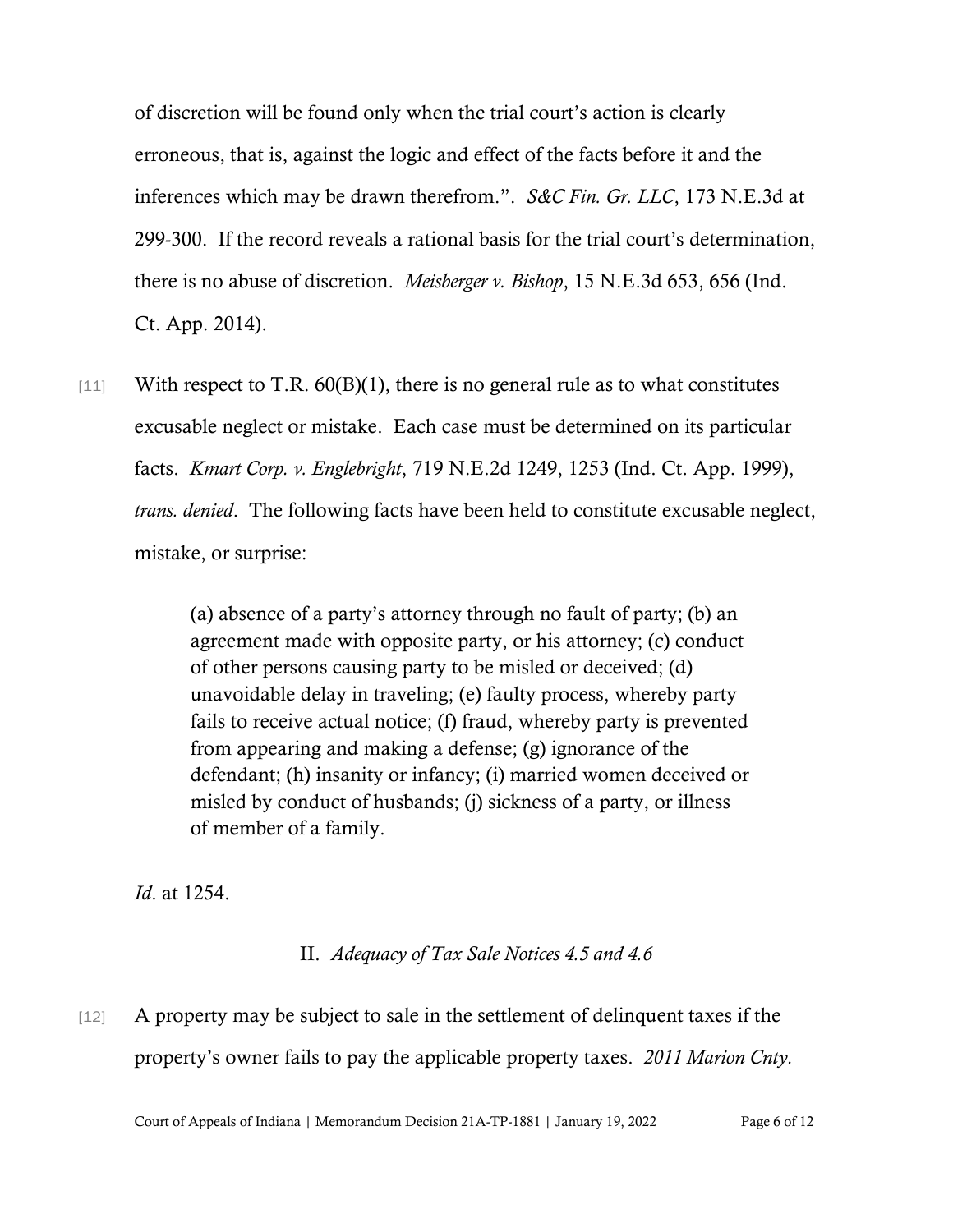*Tax Sale v. Marion Cnty. Auditor*, 14 N.E.3d 883, 890 (Ind. Ct. App. 2014).

"Before the government may do so, however, the Due Process Clause of the Fourteenth Amendment to the United States Constitution requires it to provide the property owner with 'notice and opportunity for hearing appropriate to the nature of the case.'" *Id*. at 890 (quoting *Jones v. Flowers*, 547 U.S. 220, 223, 126 S.Ct. 1708, 164 L.Ed.2d 415 (2006)). We have previously summarized the applicable notice requirements as follows:

In Indiana, title conveyed by a tax deed may be defeated if three required notices, specifically the notice of tax sale, the notice of the right of redemption, and the notice of petition for the tax deed, are not in substantial compliance with statutory requirements. The notice of tax sale is governed by Indiana Code section 6–1.1–24–4, which requires the county auditor to send notice of the tax sale by certified mail to the owner or owners of the real property at their last known address.

Next, Indiana Code section 6–1.1–25–4.5 governs notices of the right of redemption. According to that statute, a person who purchases property at a tax sale must send the owner of the property a notice of the sale and of the right of redemption via certified mail at the last address for the owner as indicated in the county auditor's records.

Finally, if the owner of record does not redeem the property from the tax sale within the required period, the purchaser may petition the trial court for issuance of a tax deed. Ind. Code  $\S$  6– 1.1–25–4.6. The purchaser must provide notice of the petition to the owner of record in the same manner set forth in Indiana Code section 6–1.1–25–4.5. Ind. Code § 6–1.1–25–4.6.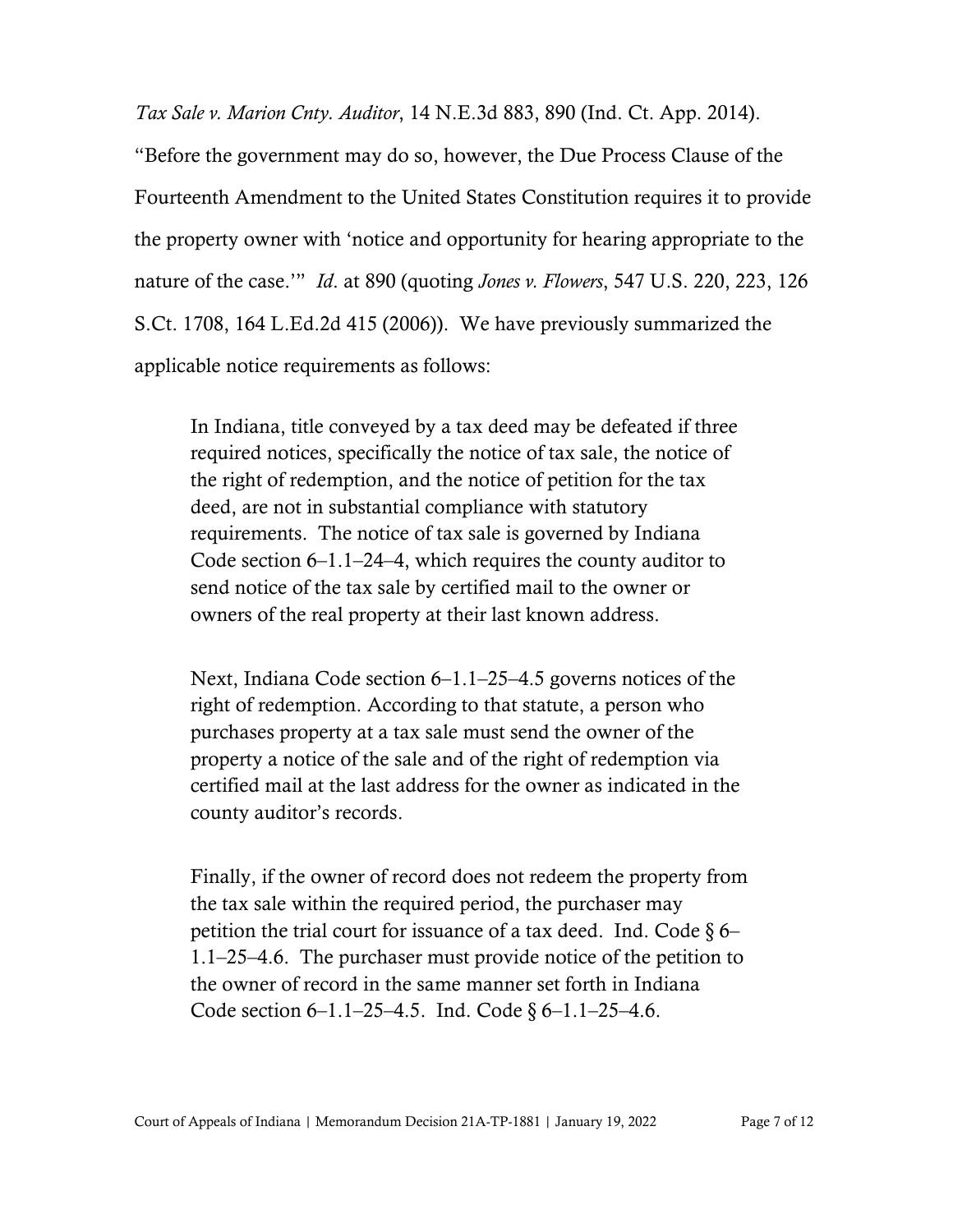*Prince v. Marion Cnty. Auditor*, 992 N.E.2d 214, 219–220 (Ind. Ct. App. 2013), *trans. denied*.

- [13] Maciel contends that the 4.5 Notice and 4.6 Notice sent to the address listed as that of the Property owner were mistakenly addressed to Michael and therefore she did not receive notice of the sale nor an opportunity to be heard. In turn, New Hanna responds that despite the incorrect spelling of one of the names, the notices substantially complied with the statutory requirements and thus were sufficient to apprise Maciel with notice of the Property's tax sale.
- [14] In addressing these arguments, we are mindful that "the determination of whether a notice 'substantially complied' with the statutory requirements 'is a determination based on the facts and circumstances of the case and is a question of fact.'" *First Am. Title Ins. Co. v. Calhoun*, 13 N.E.3d 423, 433 (Ind. Ct. App. 2014). The notices in question must be reasonably calculated, under all the circumstances, to apprise any interested parties of the pendency of the action and must afford them an opportunity to present objections. *2011 Marion Cnty. Tax Sale*, 14 N.E.3d at 890. "But if with due regard for the practicalities and peculiarities of the case these [notice] conditions are reasonably met, the constitutional requirements are satisfied." *Id*.; *see also Anton v. Davis,* 656 N.E.2d 1180, 1183 (Ind. Ct. App. 1995) ("while all 'essential acts' concerning [a] tax sale must be properly performed, substantial compliance with the statutory procedures will satisfy the due process requirements") (internal citation to authority omitted).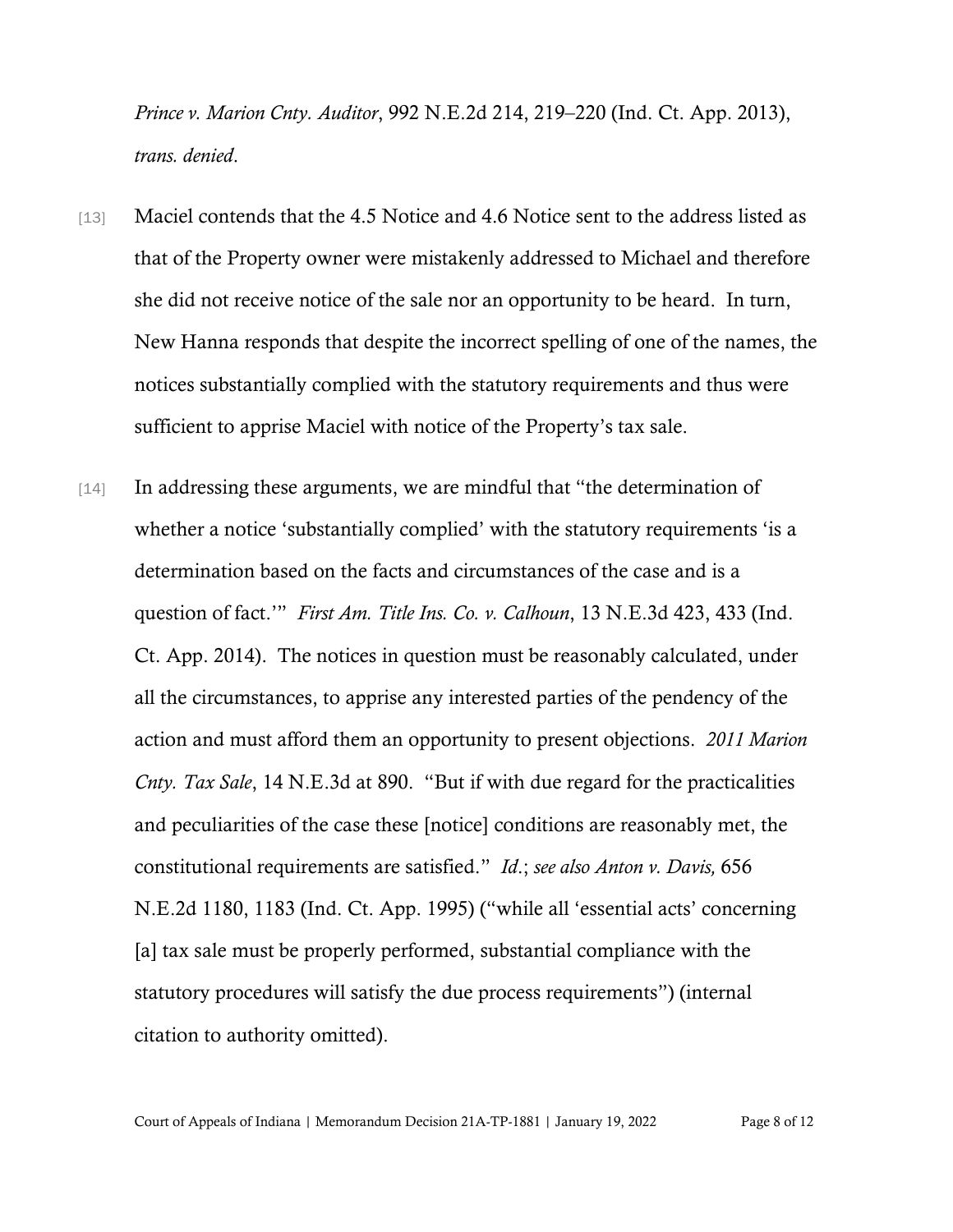- [15] In *First Bank of Whiting v. 524, LLC*, 39 N.E.3d 698 (Ind. Ct. App. 2015), we were presented with the similar issue of a delinquent property owner's incorrect identifying information on the statutorily mandated tax notices. In *First Bank of Whiting*, the trial court granted the tax sale certificate holder's petition for a tax deed, following the expiration of the redemption period. *Id*. at 698. The facts indicated that the ownership of the parcels was transferred to First Bank of Whiting as trustee of a trust in 1987 and thereafter, in 1990, the Lake County Auditor's property records were updated to identify the owner and the owner's address as "First Bank of Whiting as Trustee of Trust 1865, c/o SSAY Corp., 2135 Westchester Boulevard, Westchester, IL 60154." *Id*. at 700. On appeal, the delinquent property owner contended that despite the notices being mailed to the correct address of record, the failure to include "c/o SSAY Corp." in the notices rendered the notices defective and violated the owner's due process rights. *Id*.
- [16] On appeal, we affirmed the trial court, holding that a delinquent owner's due process rights are not violated where, despite deficiencies in the identifying information, the delinquent owner has notice of the sale, notice of the redemption period, and notice of a petition for a tax deed following the redemption period. *Id*. at 702. In its analysis, this court focused on the long ownership of the parcel by the trust, the tax notices were received and signed for at the property owner's address, and the notices were sufficient to timely file an objection. *Id*. at 702-03.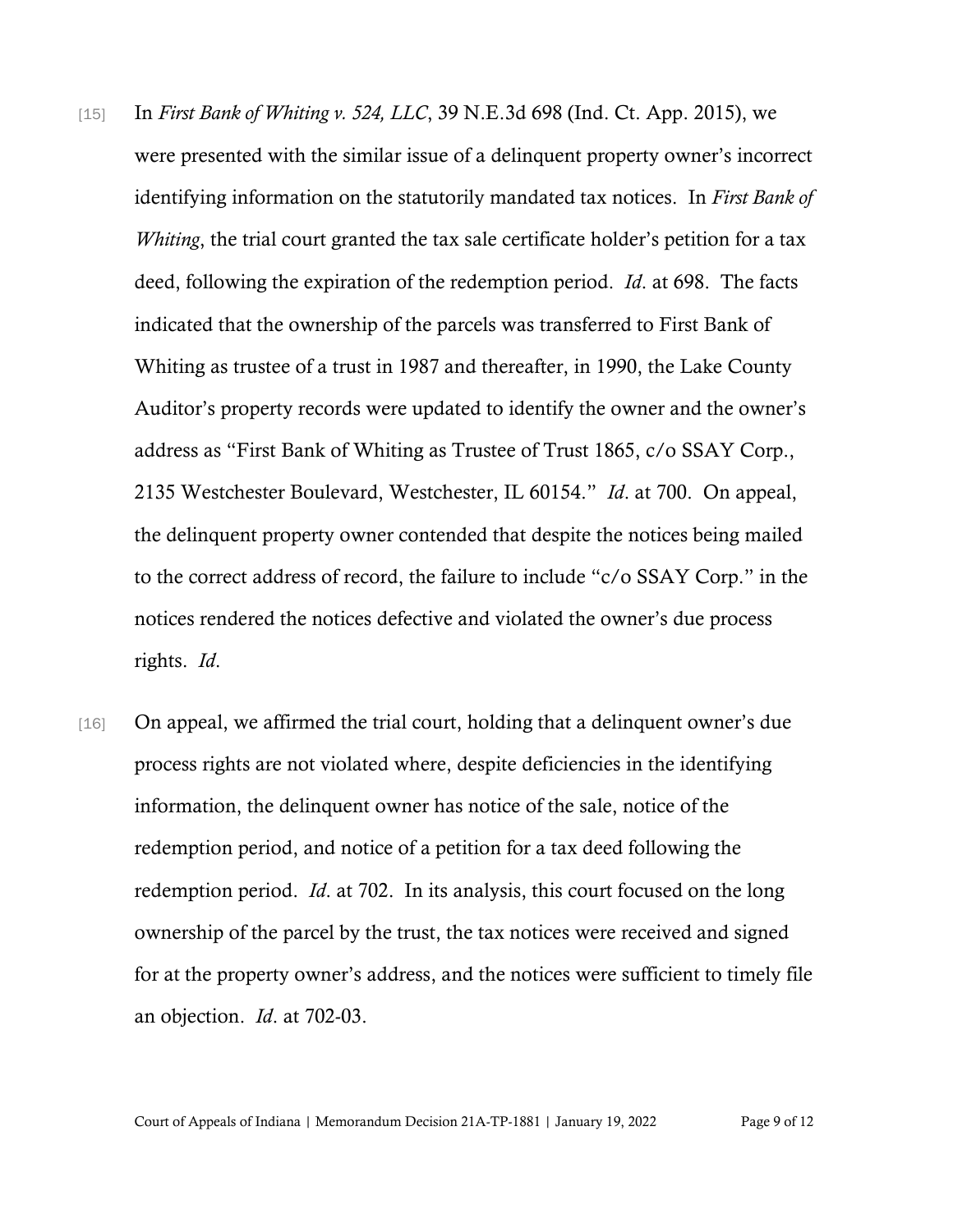- [17] Similarly, in *Iemma v. JP Morgan Chase Bank*, N.A., 992 N.E.2d 732, 742 (Ind. Ct. App. 2013), we held that the tax sale notices containing an error in the identification of a parcel, namely the incorrect use of 'Street' rather than 'Boulevard' in the mailing address, substantially complied with the statutory notice requirements and satisfied due process. In *Anton v. Davis*, 656 N.E.2d 1180, 1184 (Ind. Ct. App. 1995), we determined that a statutory tax sale notice containing an error in the date of the tax sale was insufficient to invalidate the tax sale or deprive the tax sale purchaser of a tax deed.
- [18] Turning to the facts before us, New Hanna sent the 4.5 and 4.6 Tax Notices by certified mail to the Property's listed mailing address and to the attention of Norma Lisset Mora Michael, whereas the Treasurer's records reflect that the Property owner's name was Norma Lisset Mora Maciel. During the bench trial, Maciel testified that she received the Pre-Sale Notice sent by the Treasurer's Office, notifying her of the delinquent property taxes and the scheduled tax sale date for the Property. She further acknowledged having received the 4.5 Notice but she did not take any action because the notice was not "under [her] name." (Transcript p. 22). The 4.5 Notice was sent to the correct address and was signed for by "Norma." (Appellant's App. Vol. II, p. 9). Likewise, the 4.6 Notice "arrived at [her] house," but she again claimed that the Notice was "not addressed to [her]" as it also contained the misspelled fourth name and therefore she took no action on it. (Tr. p. 23).
- Court of Appeals of Indiana | Memorandum Decision 21A-TP-1881 | January 19, 2022 Page 10 of 12 [19] We find that New Hanna substantially complied with the statutory notice requirements. It is undisputed that Maciel owned the Property since 2015 and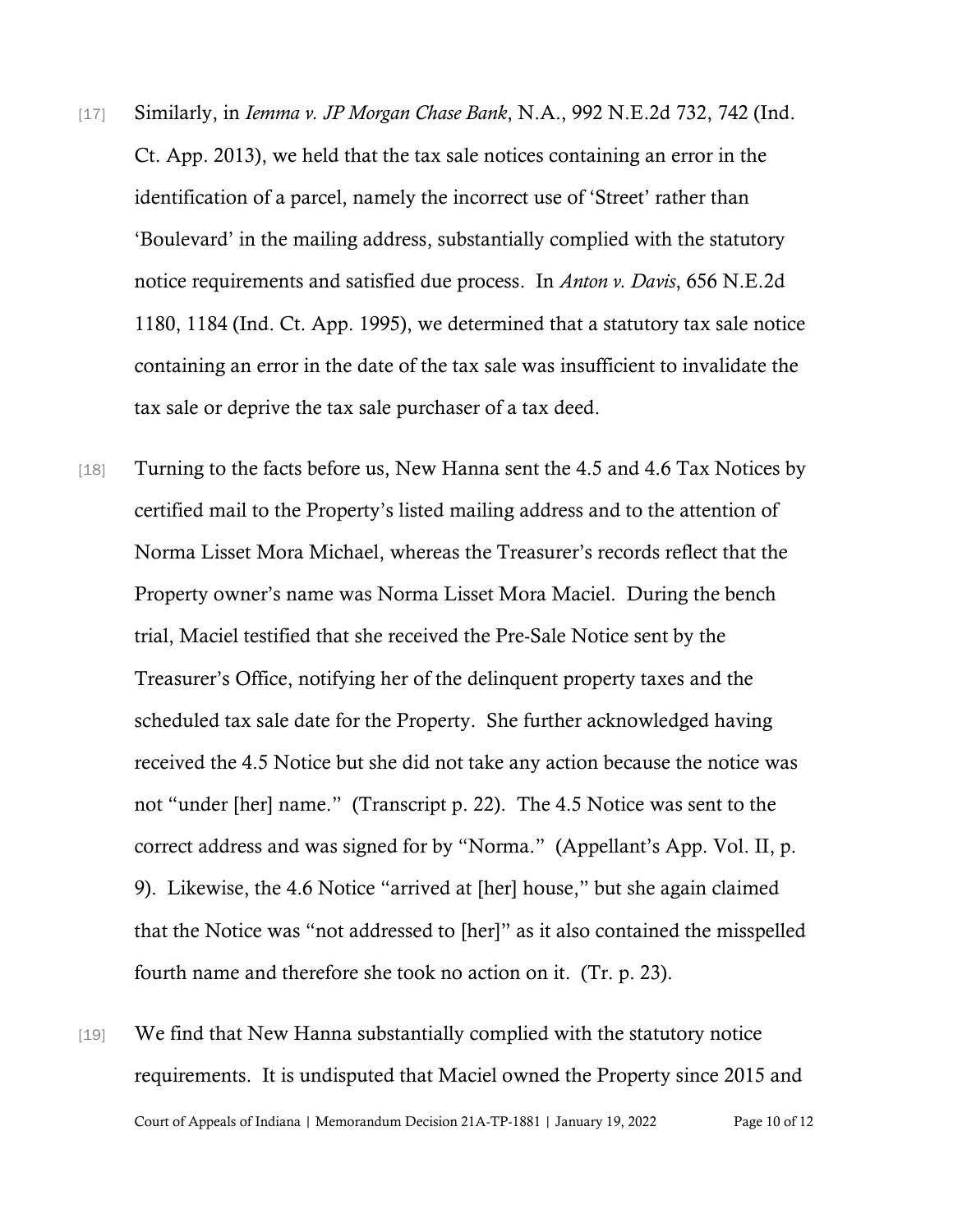was aware that after 2016 no property taxes had been paid on the Property. It is undisputed that Maciel received the Pre-Sale Notice sent by the Treasurer's office and was therefore notified of the upcoming sale of the Property. It is equally undisputed that, notwithstanding the failure to correctly spell 'Maciel,' the Property owner's three other names were correctly spelled on the subsequent 4.5 and 4.6 Notices, which she acknowledged receiving by certified mail at the Property's mailing address. Although she now asserts that she did not take action on the 4.5 and 4.6 Notices because she does not speak English, we note that, in light of her awareness of the Pre-Sale Notice, Maciel could have retained legal counsel upon receipt of the 4.5 and 4.6 Notices. Failure to do so is not an excusable mistake. *See G.H. Skala Const. Co. v. NPW, Inc*., 704 N.E.2d 1044, 1050 (Ind. Ct. App. 1998) (stating that error of judgment is not excusable conduct), *trans. denied. See also Rogers v. Lockard*, 767 N.E.2d 982, 987 (Ind. Ct. App. 2002) (holding that a person of mature years and judgment may not idly ignore a summons to defend an action); *Mason v. Ault*, 749 N.E.2d 1288, 1292 (Ind. Ct. App. 2001) (finding no excusable neglect where defendants did not contact a lawyer or otherwise make any arrangements with respect to their defense upon receipt of complaint and summons), *reh'g denied, trans. denied*. Accordingly, we conclude that despite the incorrect spelling of one of the Property owner's four names, the 4.5 and 4.6 Notices were "reasonably calculated, under all the circumstances, to apprise [Maciel] of the pendency of the action and [] afford[ed] [her] an opportunity to present objections" and to be heard. *2011 Marion Cnty Tax Sale*, 14 N.E.3d at 890.

Court of Appeals of Indiana | Memorandum Decision 21A-TP-1881 | January 19, 2022 Page 11 of 12